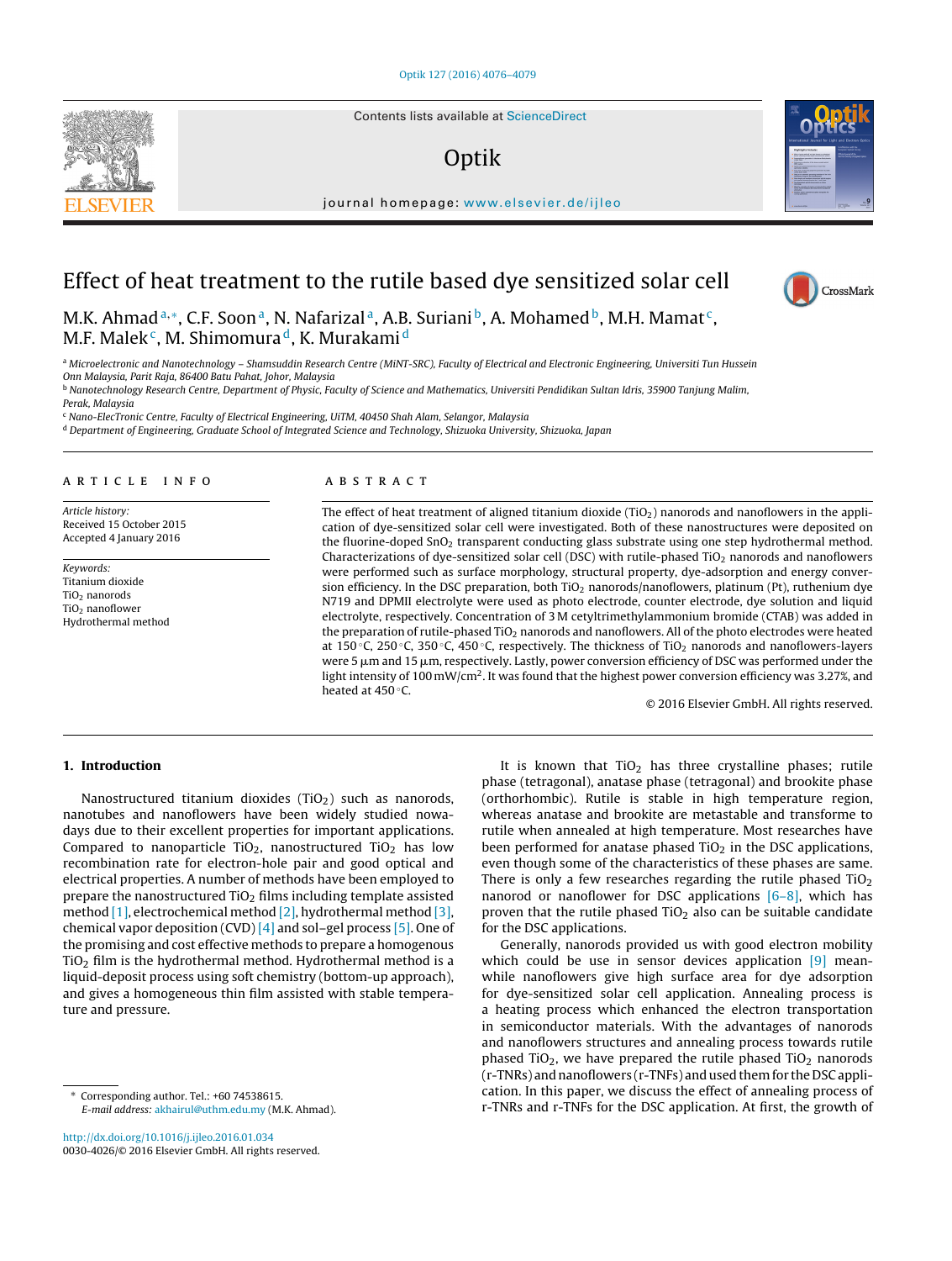

**Fig. 1.** Schematic diagram of dye-sensitized solar cell rutile phased TiO<sub>2</sub> nanorods (r-TNR) and rutile-phased TiO2 nanoflower (r-TNF) deposited on top of FTO coated glass.

r-TNRs and r-TNFs with different amount of precursor was studied and then, we investigated the advantages of hybridization at different annealing temperatures to the performances of DSC.

## **2. Experimental**

## 2.1. Synthesis of rutile phased nanorods/nanoflowers  $TiO<sub>2</sub>$  thin film

Diagram of the prepared DSC is shown in Fig. 1. Fluorine-doped  $SnO<sub>2</sub>$  (FTO) coated glass was used as a substrate with the thickness of 1.0 mm. Ethanol, acetone, hydrochloric acid and titanium butoxide (TBOT)(WAKO chemical) were used as received. Deionzed water was used to prepare all the solutions. FTO coated glass was cut into dimension of 10 mm  $\times$  25 mm and cleaned by sonicating method in acetone, ethanol and deionzed water with volume ratio of 1:1:1 for 30 min and finally dried in the air. The synthesis of the film was referring to our previous study with slight improvement [\[9\].](#page-3-0) The chemical solution in the process was obtained by dissolving 20 ml of concentrated hydrochloric acid (36.5–38%) in a 20 ml of deionzed water. The mixture was vigorously stirred for 5 min before drop wise amount of TBOT. The solutions were prepared at different concentrations, 0.5 ml, 0.7 ml, 1.0 ml and 1.5 ml. In order to enhance the film structure 3 M of cetyltrimethylammonium bromide (CTAB) was added into the solution as a surfactant [\[10\].](#page-3-0) The solution was stirred for 10 min before putinto the Teflon steel autoclave for hydrothermal process. The FTO glass substrate was also put into the autoclave (50 ml volume) with facing the conducting side upward. The hydrothermal process was performed at 150 °C for 10 h. After hydrothermal process, the autoclave was taken out from oven and cooled down to room temperature. Prepared samples were taken out and immersed into deionized water for a few minutes and then rinsed extensively and dried in oven at 150 ◦C for 30 min. In order to study the effect of annealing temperature, prepared nanostructured films were annealing at 150 ◦C, 250 ◦C, 350 ◦C and 450 $\degree$ C for 30 min.

#### 2.2. Characterization

**Surface** morphology and cross-section of the prepared TiO<sub>2</sub> films were analyzed by using field-emission scanning electron microscopy (FE-SEM, JOEL JSM-6320F) at accelerating voltage of 20 kV. Thickness of the films was also determined by FE-SEM

observation. X-ray diffraction (XRD) was performed by using RINT Ultima III (Rigaku) with Cu K $\alpha$  radiation ( $\alpha$  = 1.5418 Å). The XRD profiles were measured in the 2 $\theta$  range from 20 $^{\circ}$  to 50 $^{\circ}$  at a 2 $^{\circ}/$ min scanning speed to investigate the crystal phases of  $TiO<sub>2</sub>$  films. The amount of adsorbed dye was determined as follows; desorbing the dye from the TiO<sub>2</sub> film surface into a mixed solution of 1.0 M NaOH and deionized water (1:1, in volume fraction) and measuring the absorption spectra of solution using UV–vis Spectrophotometer (V-630, Jusco) to determine the concentration of adsorbed dye.

Photocurrent versus voltage (I–V) characteristics was measured by using solar simulator under 1.5 AM (Bunkoh Keiki-Jusco). For photosensitization study, the prepared  $TiO<sub>2</sub>$  photoelectrode with working area of 0.25 cm2 was immersed in 3 mM of N719 dye for about 14h at room temperature. The Pt counter electrode with mirror finish was prepared by the sputtering method and used as counter electrode. In order to assemble the DSC, the electrolyte prepared from 0.6 M of 1,2-dimethyl-3-propylimidazolium iodide, 0.1 M LiI, 0.5 M of 4-tert-butylpyridine, 0.1 M of guanidine thiocyanate, 0.85 ml of acetonitrile, 0.5 ml of valeronitrile and 0.05 M of I<sub>2</sub> was inserted between the Pt electrode and the dye-coated r-TNR/r-TNF electrode to form a sandwich-type clamped cell for the solar cell measurement.

#### **3. Results and discussion**

## 3.1. Characterization of rutile phased TiO<sub>2</sub> nanorods/nanoflowers

The amount of precursor in the solution is a key factor to grow both r-TNR and r-TNF in this study. By using different concentrations, the amount of r-TNF can be controlled and optimized for the DSC application. [Fig.](#page-2-0) 2(a)–(d) shows FE-SEM images of the prepared TiO<sub>2</sub> films composed of nanorods and nanoflowers on the FTO substrates through the hydrothermalmethod at 150 ◦C for 10 h. The inset in each figure shows the corresponding cross-section view. [Fig.](#page-2-0)  $2(a)$  shows the TiO<sub>2</sub> film prepared from 0.5 ml of precursor (TBOT). The film consists of mostly the vertically oriented nanorods with some mis-oriented nanorods. There are also a few of nanoflowers on top of nanorods layer.When the concentration of precursor increases to 0.7 ml, the amount of  $TiO<sub>2</sub>$  nanoflowers also increases as shown in Fig.  $1(b)$ . The amount of nanoflowers continually increases and the layer becomes denser with an increase in the concentration until 1.5 ml of TBOT. It is found from the crosssection views that the thickness of r-TNR layer is about 5  $\mu$ m, which remains same until 1.5 ml of TBOT. On the other hand, the thickness of r-TNF layer increases with the concentration of precursor as shown in [Fig.](#page-2-0) 2. From the results, the nanostructured  $TiO<sub>2</sub> film$ prepared using 1.0 ml of TBOT is chosen for further investigations. In order to apply the films to DSC application they are annealed at different temperatures from 150 ◦C to 450 ◦C for 30 min.

XRD profiles of the films annealed at different temperatures, 150 °C, 250 °C, 350 °C and 450 °C are shown in [Fig.](#page-2-0) 3. The result shows that there are four peaks at 27.40◦, 36.04◦, 41.20◦ and 43.90◦ corresponding to  $(1 1 0)$ ,  $(1 0 1)$ ,  $(1 1 1)$  and  $(2 1 0)$  planes of the rutile phase (PDF No.98-000-0090). The main peak at 27.40◦ corresponds to [1 1 0] plane. As the annealing temperature increases, there is no additional peak observed in the XRD profiles. The peak intensities do not significantly increase either. It is confirmed from the results that the prepared  $TiO<sub>2</sub>$  films are single rutile phase and the peak intensities are not affected by the annealing temperature up to 450 ◦C due to thermodynamic stability of the rutile phase.

## 3.2. Application of rutile phase TiO<sub>2</sub> nanorods/nanoflowers to DSC

Photocurrent-voltage characteristics of the DSCs using r-TNR/r-TNF films are shown in [Fig.](#page-2-0) 4 under the simulated full sunlight, 100 mWcm−2. The configuration of DSC is FTO/r-TNR/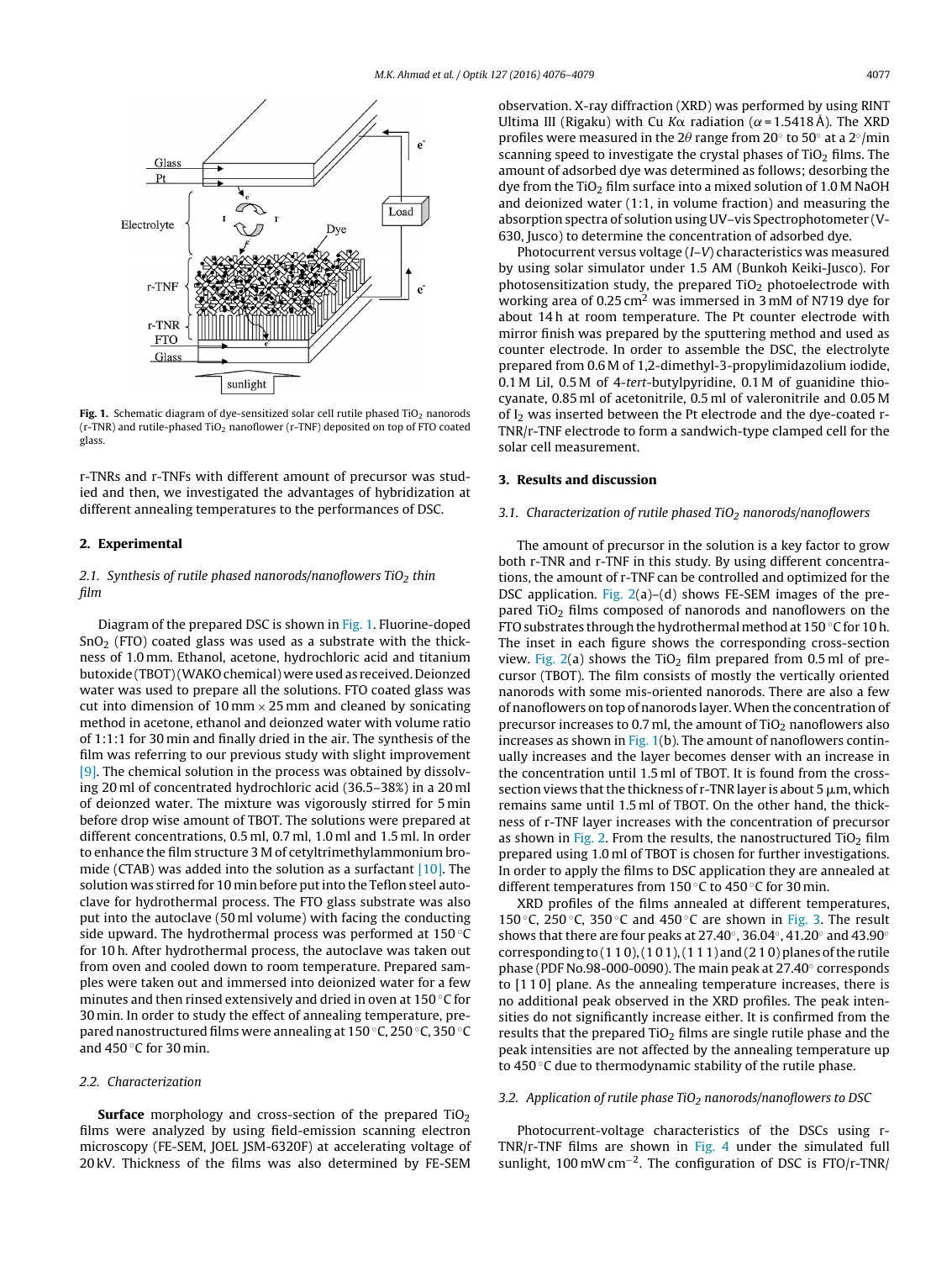<span id="page-2-0"></span>

Fig. 2. FESEM images of TiO<sub>2</sub> nanorods and nanoflowers film prepared at different amount of precursors; (a) 0.5 ml, (b) 0.7 ml, (c) 1.0 ml and (d) 1.5 ml.



**Fig. 3.** XRD diffraction patterns of TiO<sub>2</sub> nanorods and nanoflowers film prepared at different annealing temperature; (a) 150 °C, (b) 250 °C, (c) 350 °C and (d) 450 °C.



**Fig. 4.** I–V measurement of r-TNR/r-TNF TiO<sub>2</sub> thin film prepared with and without  $a$ -TiO<sub>2</sub> thin film.

r-TNF + dye + electrolyte/Pt. The r-TNR/r-TNF films are annealed at different temperatures, 150 ◦C, 250 ◦C, 350 ◦C and 450 ◦C. Photovoltaic performances of the DSCs are summarized in Table 1. It is found from the results that the short circuit current density  $(J<sub>SC</sub>)$ and the open-circuit voltage ( $V_{OC}$ ) increase with an increase in the annealing temperature. The energy conversion efficiency  $(\eta)$  of

| Table 1 |                                                              |
|---------|--------------------------------------------------------------|
|         | I-V measurement of DSC with different annealing temperature. |

| Sample $(^{\circ}C)$ | Dye absorption<br>$(x10^{-8} \text{ mol cm}^{-2})$ | $V_{\alpha c}$ | $J_{\rm sc}$ (mA cm <sup>-2</sup> ) | Fill<br>factor | Efficiency<br>(%) |
|----------------------|----------------------------------------------------|----------------|-------------------------------------|----------------|-------------------|
| 150                  | 3.78                                               | 0.64           | 5.14                                | 0.52           | 1.72              |
| 250                  | 3.89                                               | 0.70           | 7.35                                | 0.42           | 2.14              |
| 350                  | 7.25                                               | 0.78           | 7.27                                | 0.50           | 2.83              |
| 450                  | 7.72                                               | 0.79           | 775                                 | 0.54           | 3.27              |

DSCs using the r-TNR/r-TNF films also increases with the annealing temperature and the DSC with the r-TNR/r-TNF film annealed at 450 °C gives the highest  $\eta$  of 3.27%. High efficiency is mainly attributed to the increased  $J_{SC}$ , in other words, amount of the dye adsorption on r-TNR/r-TNF films increases with the annealing temperature as shown in Table 1. The dye adsorption is closely related to surface morphology of the film. Morphology of the r-TNF layer can contribute to an increase in the surface area of the film resulting in the higher dye adsorption. Furthermore, surface contamination of the r-TNRs and the r-TNFs can be removed at higher annealing temperature which is formed during the hydrothermal process. Higher annealing temperature also improves interconnection between the r-TNRs and the r-TNFs resulting in enhancing of the electron mobility. Smaller surface area of the r-TNR film can lead to a reduction in the charge recombination  $[11]$ , which suppresses the dark current and increases the  $V_{OC}$  [\[12\].](#page-3-0) More investigations on mechanism and structure of r-TNR/r-TNF could bring the rutile phased  $TiO<sub>2</sub>$  film to the same level as anatase phased one in the DSC application.

## **4. Conclusion**

In summary, we have successfully prepared the DSCs using  $r$ -TNR/r-TNF TiO<sub>2</sub> films annealed at different temperatures and investigated the effect of amount of precursor on the structure of r-TNR/r-TNF film. The growth of r-TNF is enhanced by the amount of precursor (TBOT). High density of the r-TNF contributes to higher surface area of the film which could enhance the dye adsorption on the film. Better interconnection at r-TNR/r-TNF interface in the film is realized by annealing the film at higher temperature to improve the electron mobility. It is concluded that the